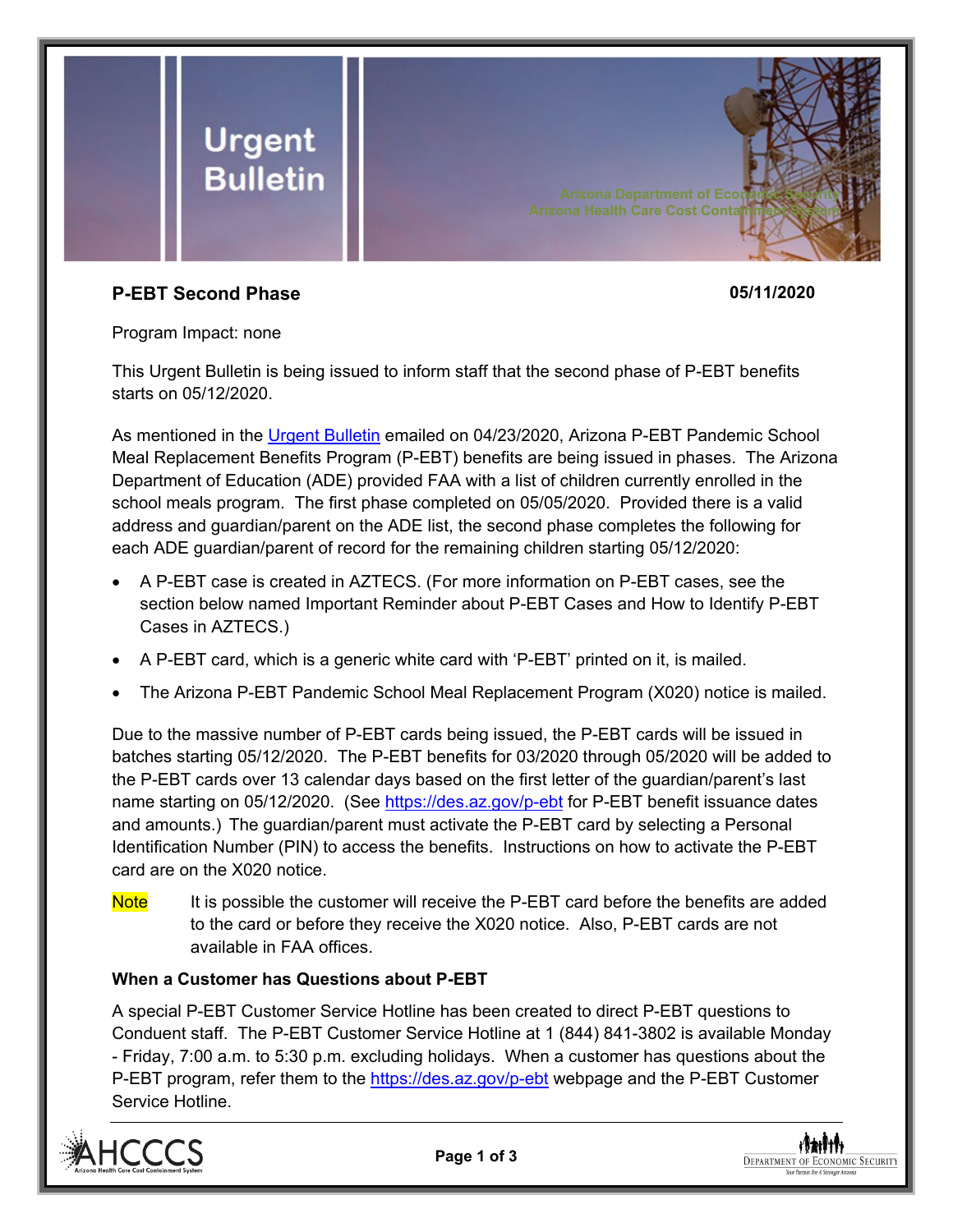

# **IMPORTANT REMINDER Do not contact or refer customers to ADE**

#### **Restaurant Meals Program and P-EBT**

It has been clarified that the P-EBT card can be used for the Restaurant Meals Program provided all of the children receiving P-EBT benefits in the P-EBT case are homeless or have a disability. When the ADE list of information identifies the household is homeless, the P-EBT card is set up to be used for the Restaurant Meals Program. When P-EBT customers feel they are eligible for the Restaurant Meals Program, but are unable to use their P-EBT card at [participating restaurants,](https://dbmefaapolicy.azdes.gov/FAA1/baggage/MealsProgramRestaurants.pdf) they must call the P-EBT Customer Service Hotline to have the card set up.

## **Important Reminder about P-EBT Cases and How to Identify P-EBT Cases in AZTECS**

Do not use P-EBT cases when adding Cash Assistance (CA) or Nutrition Assistance (NA) applications. P-EBT case status on CLPR will show as denied (DE) and cannot be reopened on REPT in AZTECS.

P-EBT cases are identified in AZTECS as follows:

Site Code 940 Unit 9 on CAP1



• \*PEB in the SCREEN ID field on ACHI



• The PE Referral Source Code in the FS REF SRCE field on CAP2 next to each child receiving P-EBT benefits